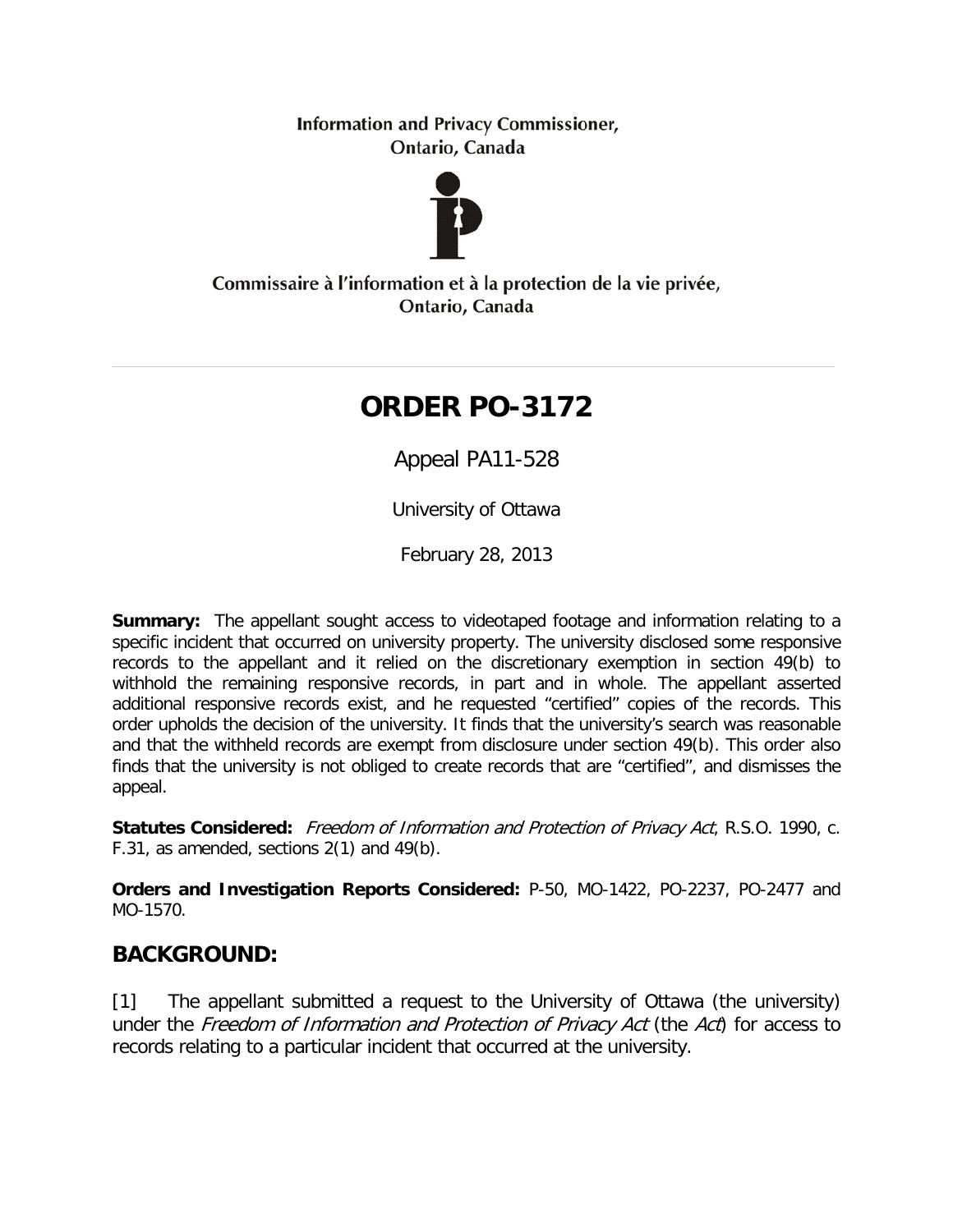[2] The university located records responsive to the request, including nine photographs, a security report, and a DVD containing video surveillance footage. The university issued a decision granting complete access to the security report and to four of the photographs. The university relied on the discretionary exemption in section 49(b) (personal privacy) to deny access to the DVD in its entirety, and on the mandatory exemption in section 21 (personal privacy) to deny access, in part, to the remaining five photographs.

[3] The appellant appealed the university's decision to this office.

[4] During mediation, the appellant stated that he believed additional records exist, thereby raising the reasonableness of the university's search as an issue in this appeal. The appellant also asserted that the university should provide him with certified or official copies of the responsive records.

[5] Also during mediation, the university clarified that it relied on the discretionary section 49(b) exemption, in conjunction with the presumptions in sections 21(3)(b) and (d), to deny access to the DVD and parts of the remaining five photographs.

[6] Mediation did not resolve the issues in this appeal, and it was transferred to the adjudication stage of the appeal process, where an adjudicator conducts an inquiry under the Act.

[7] The adjudicator sought and received representations from the university and the appellant. These representations were shared in accordance with this office's *Practice* Direction 7.

- [8] The appeal was then transferred to me for final disposition.
- [9] In this order, I uphold the university's decision and dismiss the appeal.

# **RECORDS:**

[10] The records remaining at issue in this appeal are the DVD that contains video surveillance footage of the location of the incident in question, and the withheld images from the five photographs that were disclosed, in part, to the appellant.

# **ISSUES:**

- A. Does the definition of a record in section 2(1) of the Act include certified copies of records?
- B. Did the university conduct a reasonable search for records?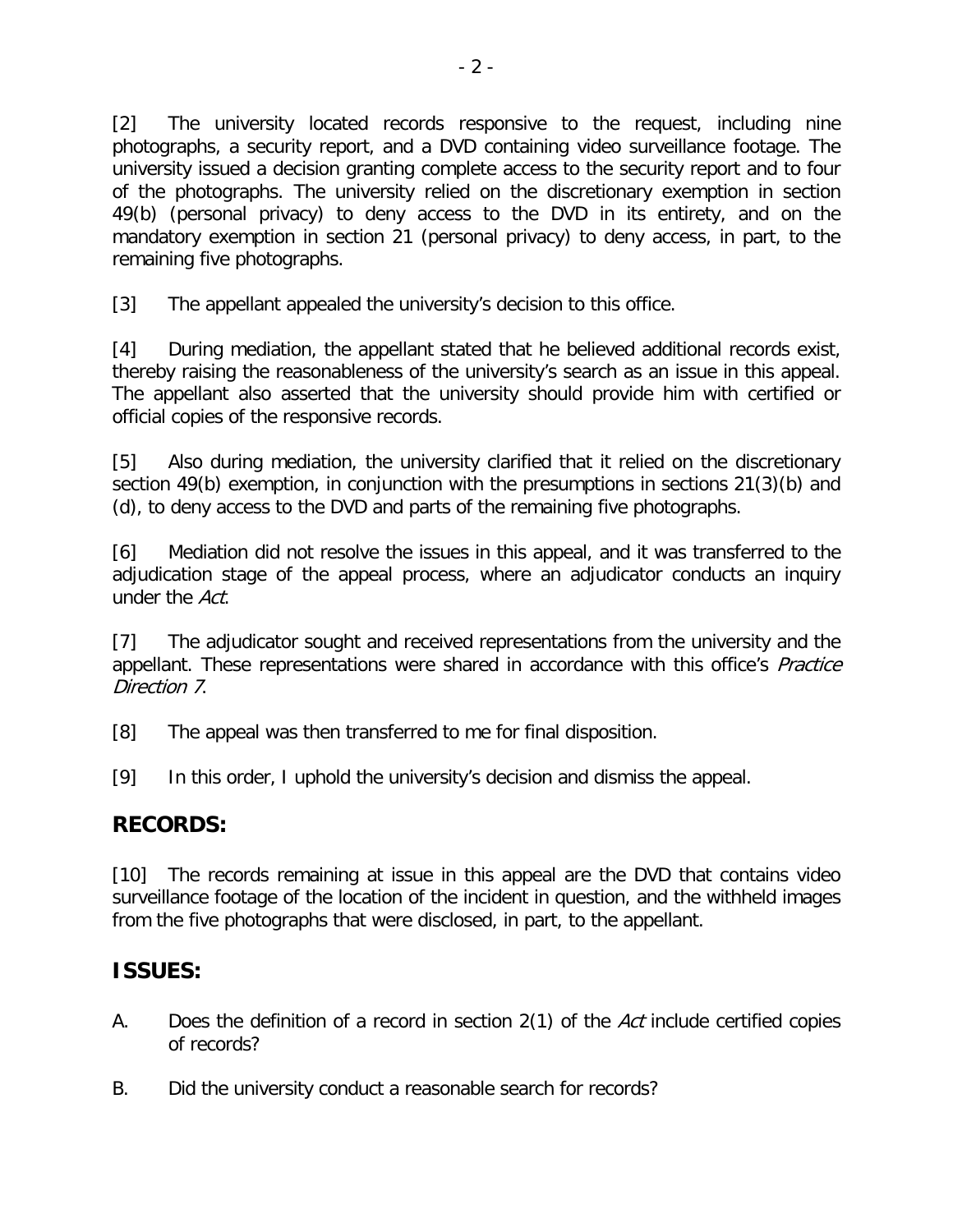- C. Does the record contain "personal information" as defined in section 2(1) and, if so, to whom does it relate?
- D. Does the discretionary exemption at section 49(b) apply to the information at issue?
- E. Did the institution exercise its discretion under section 49(b)? If so, should this office uphold the exercise of discretion?

# **DISCUSSION:**

#### **A. Does the definition of a record in section 2(1) of the** Act **include certified copies of records?**

[11] The term "record" is defined in section 2(1) as follows:

"record" means any record of information however recorded, whether in printed form, on film, by electronic means or otherwise, and includes,

(a) correspondence, a memorandum, a book, a plan, a map, a drawing, a diagram, a pictorial or graphic work, a photograph, a film, a microfilm, a sound recording, a videotape, a machine readable record, any other documentary material, regardless of physical form or characteristics, and any copy thereof, and

(b) subject to the regulations, any record that is capable of being produced from a machine readable record under the control of an institution by means of computer hardware and software or any other information storage equipment and technical expertise normally used by the institution; ("document")

#### Representations

[12] In its representations, the university states that Protection Services Security Reports are considered records under the Act. It explains that Protection Services Security Reports are stored and managed in a computer software database that allows for the writing of reports, the integration of photos and videos within the reports, and the printing of reports. The university submits that the records it has provided in this appeal are exact duplicates of what is contained in its database, and that there are no other versions of the security report that exist. The university states that it does not "certify" its security reports; however, in order to reassure the appellant, its legal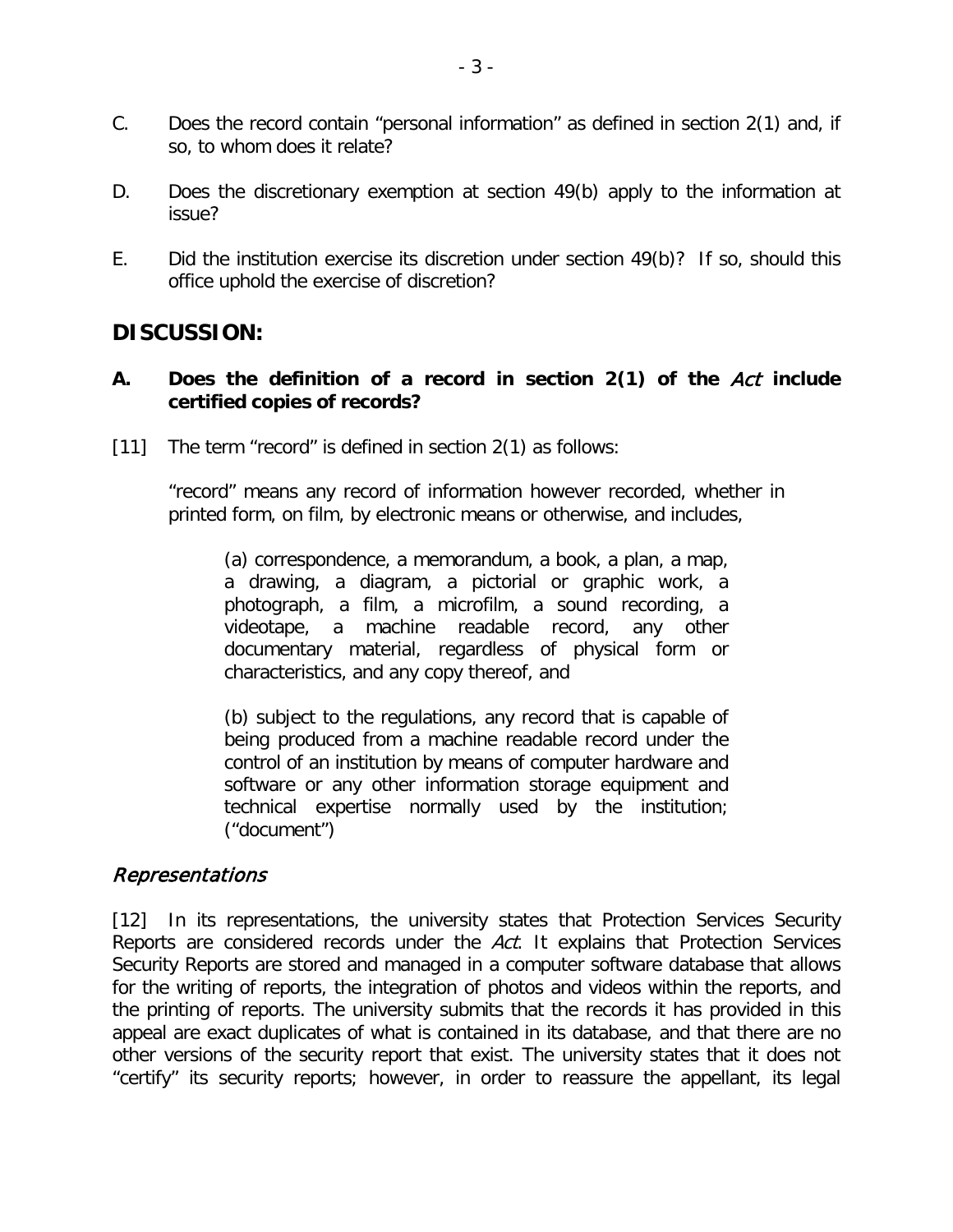counsel sent a letter to the appellant enclosing a second copy of the disclosed security report.

[13] In his representations, the appellant raises "security concerns" that he alleges are present in this appeal and relate to the records, and he makes a number of assertions about what the university is required to do under the law, as he sees it.<sup>[1](#page-3-0)</sup> He refutes the university's suggestion that he received an "official copy" of the security report from the university's legal counsel. He asserts that he is entitled to receive "official certified true copies" of the records that are "stamped and signed" as true copies.

### Analysis and Findings

[14] The appellant raises concerns about the authenticity of the records in this appeal and asks that the university be required to provide certified copies of the records. I have reviewed the representations of the appellant on this issue, and I do not see any basis for his concern about the authenticity of the records. I also note that the appellant has provided no statutory or legal basis to support his argument that the university must provide certified copies of the records to him.

[15] The term "record" is defined in section  $2(1)$  of the Act as "any record of information however recorded." There is no reference in the definition of "record" in section 2(1) to a "certified" or "official" copy. There is also no requirement in the Act for an institution to provide a certified copy of a record that is responsive to a request.

[16] In asking that the university be required to provide "certified" copies of the records, the appellant is, in essence, asking the university to create records that do not exist. The university, however, has identified existing records that are responsive to the request. Previous orders of this office have established that an institution is not required to create a record in response to an access request if one does not exist.<sup>[2](#page-3-1)</sup> In accordance with these previous orders, and taking into account the fact that the university has located existing responsive records, I find that the university is not required to create certified copies of the records in this appeal.

### **B. Did the university conduct a reasonable search for records?**

[17] Where a requester claims that additional records exist beyond those identified by the institution, the issue to be decided is whether the institution has conducted a

<span id="page-3-0"></span><sup>&</sup>lt;sup>1</sup> The appellant's statements in this regard are not helpful to my determination of this issue and I will not refer to them further. The appellant makes similar statements throughout his representations. He also refers repeatedly to a national intelligence body, a specific country, and certain cultural and religious groups that have conspired to harm him over a number of years. In this order, I will deal only with the representations of the appellant that are relevant to the issues.

<span id="page-3-1"></span><sup>2</sup> Orders P-50, MO-1422 and PO-2237.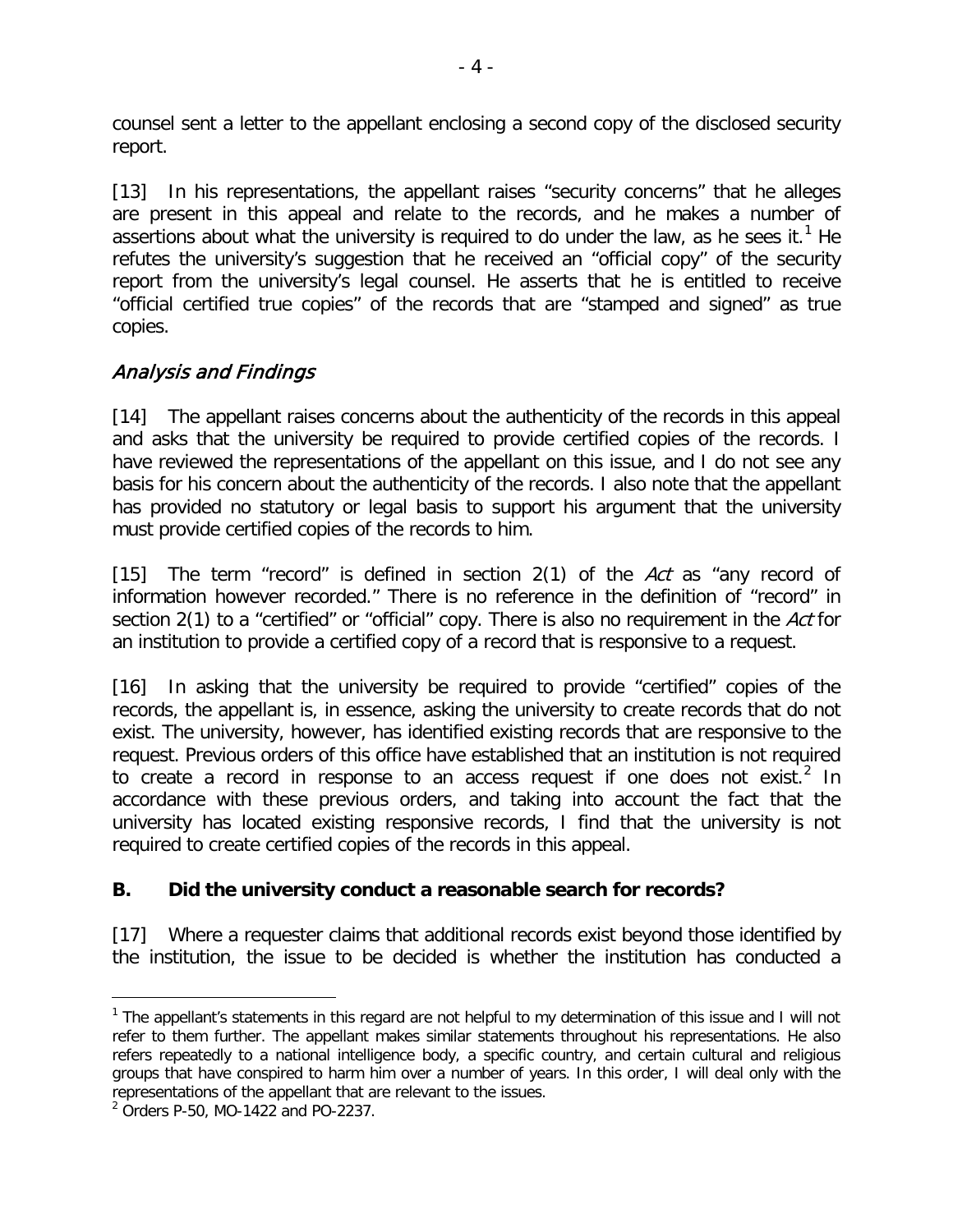reasonable search for records as required by section  $24<sup>3</sup>$  $24<sup>3</sup>$  $24<sup>3</sup>$  If I am satisfied that the search carried out was reasonable in the circumstances, I will uphold the institution's decision. If I am not satisfied, I may order further searches.

[18] The Act does not require the institution to prove with absolute certainty that further records do not exist. However, the institution must provide sufficient evidence to show that it has made a reasonable effort to identify and locate responsive records.<sup>[4](#page-4-1)</sup> To be responsive, a record must be "reasonably related" to the request.<sup>[5](#page-4-2)</sup>

[19] A reasonable search is one in which an experienced employee knowledgeable in the subject matter of the request expends a reasonable effort to locate records which are reasonably related to the request.<sup>[6](#page-4-3)</sup>

[20] A further search will be ordered if the institution does not provide sufficient evidence to demonstrate that it has made a reasonable effort to identify and locate all of the responsive records within its custody or control.<sup>[7](#page-4-4)</sup>

[21] Although a requester will rarely be in a position to indicate precisely which records the institution has not identified, the requester still must provide a reasonable basis for concluding that such records exist.<sup>[8](#page-4-5)</sup>

### Representations

[22] The university submits that it conducted a reasonable search for responsive records as required by section 24 of the Act. It explains that the search was conducted by an experienced university employee who is familiar with the information management systems within the university's Protection Services, and their operation. The university asserts that it has searched for all records that are reasonably related to the request.

[23] Regarding its record retention practices, the university explains that its video surveillance system is able to record between five days and two weeks of archived video before it begins recording over the oldest footage. It further explains that when an incident is reported to Protection Services, an employee of Protection Services views the video footage digitally recorded from the surveillance cameras where the alleged incident occurred. Still photos or snap shots can be digitally captured from the video footage and stored digitally, as can portions of the video footage. Accordingly, upon

<span id="page-4-0"></span> $3$  Orders P-85, P-221 and PO-1954-I.

<span id="page-4-1"></span><sup>4</sup> Orders P-624 and PO-2559.

<span id="page-4-2"></span><sup>5</sup> Order PO-2554.

<span id="page-4-3"></span><sup>6</sup> Orders M-909, PO-2469 and PO-2592.

<span id="page-4-4"></span> $<sup>7</sup>$  Order MO-2185.</sup>

<span id="page-4-5"></span><sup>8</sup> Order MO-2246.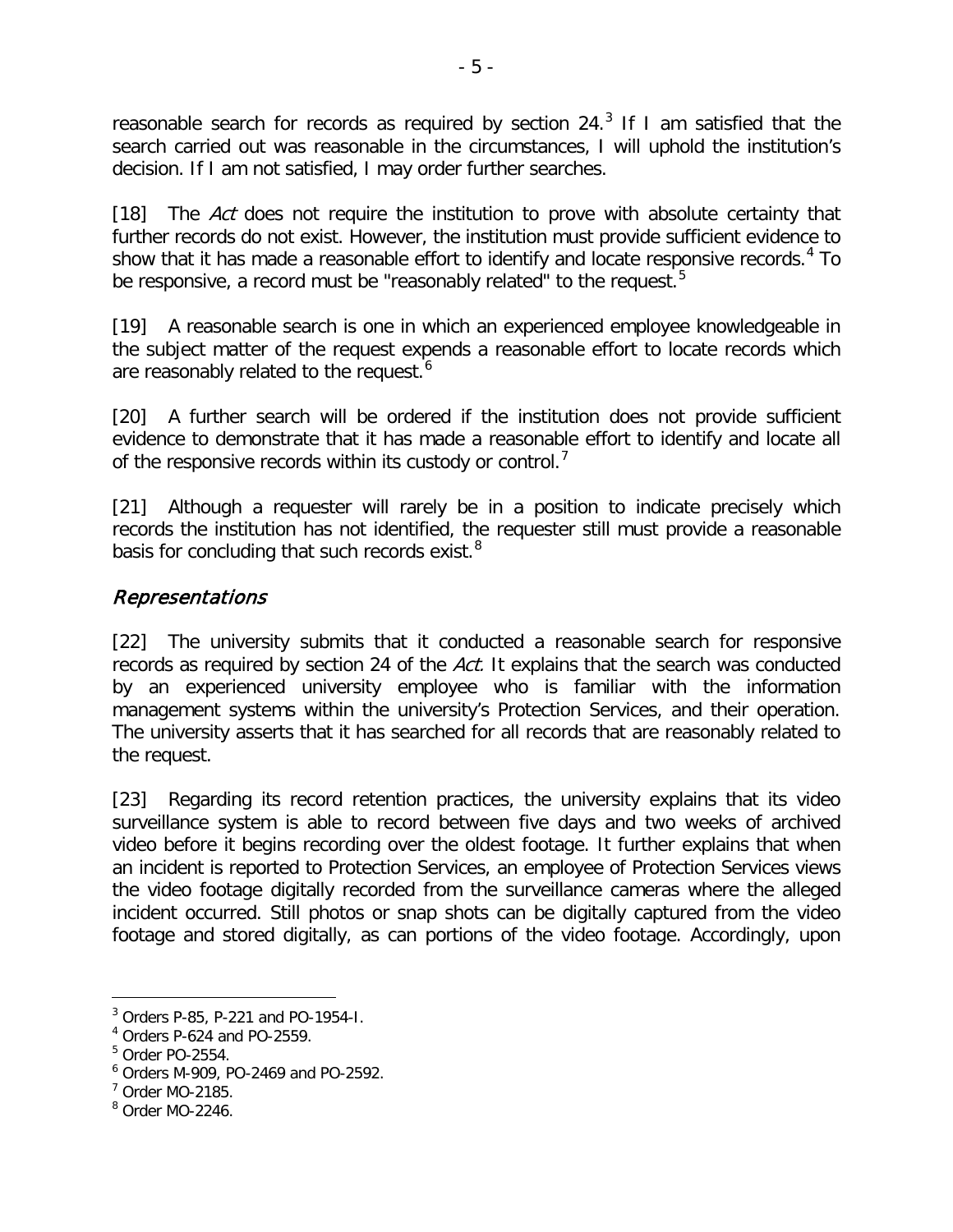receiving a report of an incident, Protection Services views, stores and retains only the portions of the video footage that are relevant to the alleged incident.

[24] With respect to the appellant's assertion that additional video surveillance should exist because there were two cameras in the vicinity during the incident, the university submits that it reviewed the footage from both security cameras in the location of the alleged incident reported by the appellant, and that the most relevant portions of video footage taken from one camera were kept, while snap shots most relevant to the alleged incident were captured from the video footage taken by both cameras. The university also notes that when the appellant submitted his request two years after the incident, the video footage from the security cameras no longer existed and had long since been recorded over.

[25] Along with its representations, the university provides an affidavit from the administrative assistant for the Access to Information and Privacy Office of the university. In the affidavit, the administrative assistant deposes that she received the completed search form from the investigator who conducted the search; this form is attached as an exhibit to the affidavit.

[26] In his representations, the appellant does not directly address this issue. He states that he was told by the university that the video footage from the second camera was not available because it was destroyed two weeks after the date of the incident.

### Analysis and Findings

[27] Based on my review of the representations, I find the appellant has not provided me with a reasonable basis for concluding that additional records exist. I am satisfied by the representations of the university that an experienced employee made reasonable efforts to identify and locate responsive records. Furthermore, I accept the university's explanation that it retains only relevant images and video footage regarding a reported incident.

[28] I do note however, that the university did not provide an affidavit from the individual who conducted the search for responsive records, which is what is normally required to establish that a reasonable search was conducted. Instead, the university provided an affidavit from an administrative assistant who received the completed search form from the investigator who performed the search. While an affidavit from the investigator would have been preferable, the lack of such an affidavit in this appeal is not determinative of this issue. I find that the university conducted a reasonable search for records as required by section 24 of the Act.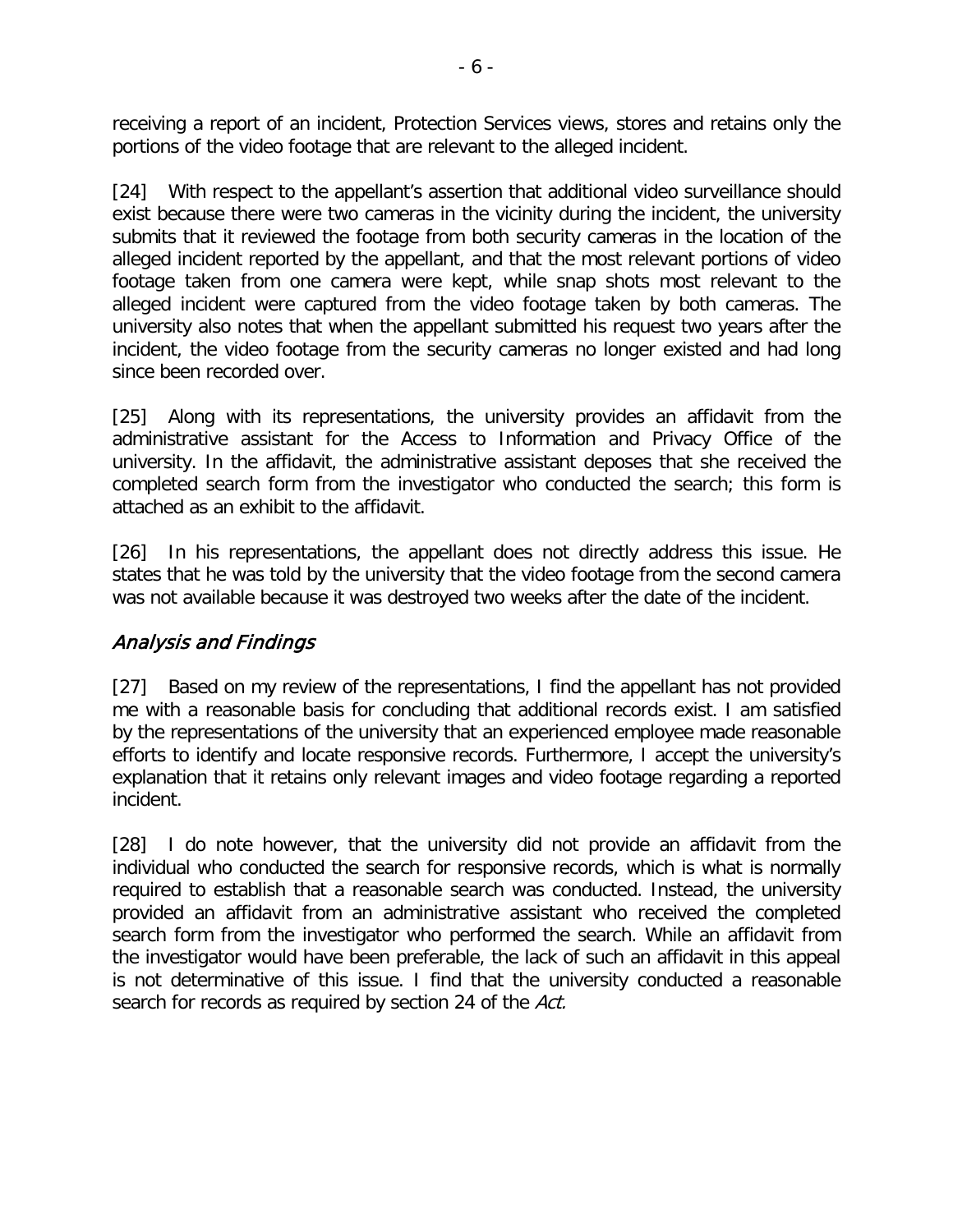#### **C. Does the record contain "personal information" as defined in section 2(1) and, if so, to whom does it relate?**

[29] In order to determine which sections of the Act may apply, it is necessary to decide whether the record contains "personal information" and, if so, to whom it relates. That term is defined in section 2(1) in part as follows:

"personal information" means recorded information about an identifiable individual, including,

(a) information relating to the race, national or ethnic origin, colour, religion, age, sex, sexual orientation or marital or family status of the individual

[30] The list of examples of personal information under section 2(1) is not exhaustive. Therefore, information that does not fall under paragraphs (a) to (h) may still qualify as personal information. [9](#page-6-0)

[31] To qualify as personal information, the information must be about the individual in a personal capacity and it must be reasonable to expect that an individual may be identified if the information is disclosed.<sup>[10](#page-6-1)</sup>

### Representations

[32] In its representations, the university submits that the five partially disclosed photographs and the withheld DVD contain images of a number of individuals working in the computer laboratory at the time of the alleged incident. The university states that it is not in a position to obtain these individuals' consent to disclosure of their image as it is unable to ascertain their identity. Nonetheless, the university asserts that the individuals may be identifiable if these records are disclosed. The university also argues that the individuals whose image appears in the DVD have a reasonable expectation that their personal information collected by the video cameras will only be collected and disclosed for legitimate and specific purposes, namely, the protection of the safety and security of individuals in the university facility depicted.

[33] In his representations, the appellant states that the video footage contains images of an individual who attempted to steal his backpack, and that this individual's personal privacy should be disregarded because of the attempted theft. He also asserts that the university should disclose to him the name and address of the alleged thief, or the images of this individual. In respect of other individuals whose images appear in the video, he asserts that the university should have contacted them and sought their

 $\overline{a}$  $9$  Order 11.

<span id="page-6-1"></span><span id="page-6-0"></span><sup>&</sup>lt;sup>10</sup> Order PO-1880, upheld on judicial review in *Ontario (Attorney General) v. Pascoe*, [2002] O.J. No. 4300 (C.A.).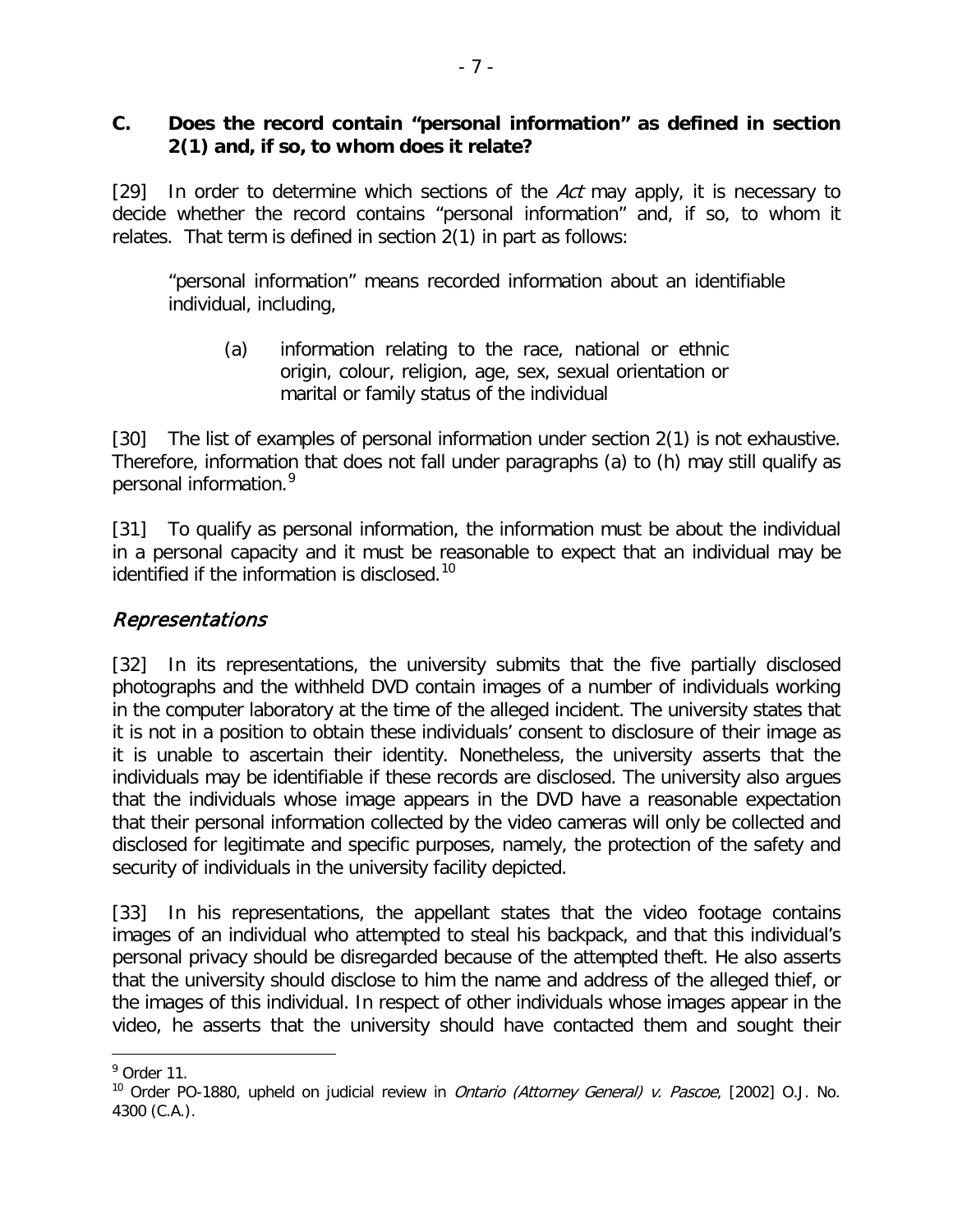consent to disclosure, and that alternatively, their faces should be blurred or hidden. The appellant also states that his own personal information is contained in the records.

### Analysis and Findings

[34] Based on my review of the representations of the parties and the records themselves, I find that they contain information that qualifies as the personal information of the appellant and a number of other individuals. Specifically, they contain information relating to the race, national or ethnic origin, colour and sex of a number of individuals including the appellant, which qualifies as personal information under paragraph (a) of section 2(1) of the Act. The records also contain images of the appellant and other individuals that pinpoint the locations, movements and activities of the appellant and these individuals at certain times on a specific day. Previous orders of this office have found that images of individuals contained in photographs and video footage qualify as the personal information of those individuals.<sup>[11](#page-7-0)</sup> I adopt this approach here. I also agree with the representations of the university that while these individuals may not be identifiable to the university, they may still be identifiable to the appellant, or to other individuals.

[35] Having found that the records contain the personal information of the appellant and others, I will now consider whether the discretionary exemption in section 49(b) applies to the withheld DVD and the withheld portions of the five photographs at issue in this appeal.

### **D. Does the discretionary exemption at section 49(b) apply to the information at issue?**

[36] Under section 49(b), where a record contains personal information of both the requester and another individual, and disclosure of the information would constitute an "unjustified invasion" of the other individual's personal privacy, the institution may refuse to disclose that information to the requester.

[37] If the information falls within the scope of section 49(b), that does not end the matter. Despite this finding, the institution may exercise its discretion to disclose the information to the requester. This involves a weighing of the requester's right of access to his own personal information against the other individuals' right to protection of their privacy.

[38] Sections 21(1) to (4) provide quidance in determining whether the unjustified invasion of personal privacy threshold under section 49(b) is met.

<span id="page-7-0"></span> $\overline{a}$  $11$  Orders PO-2477 and MO-1570.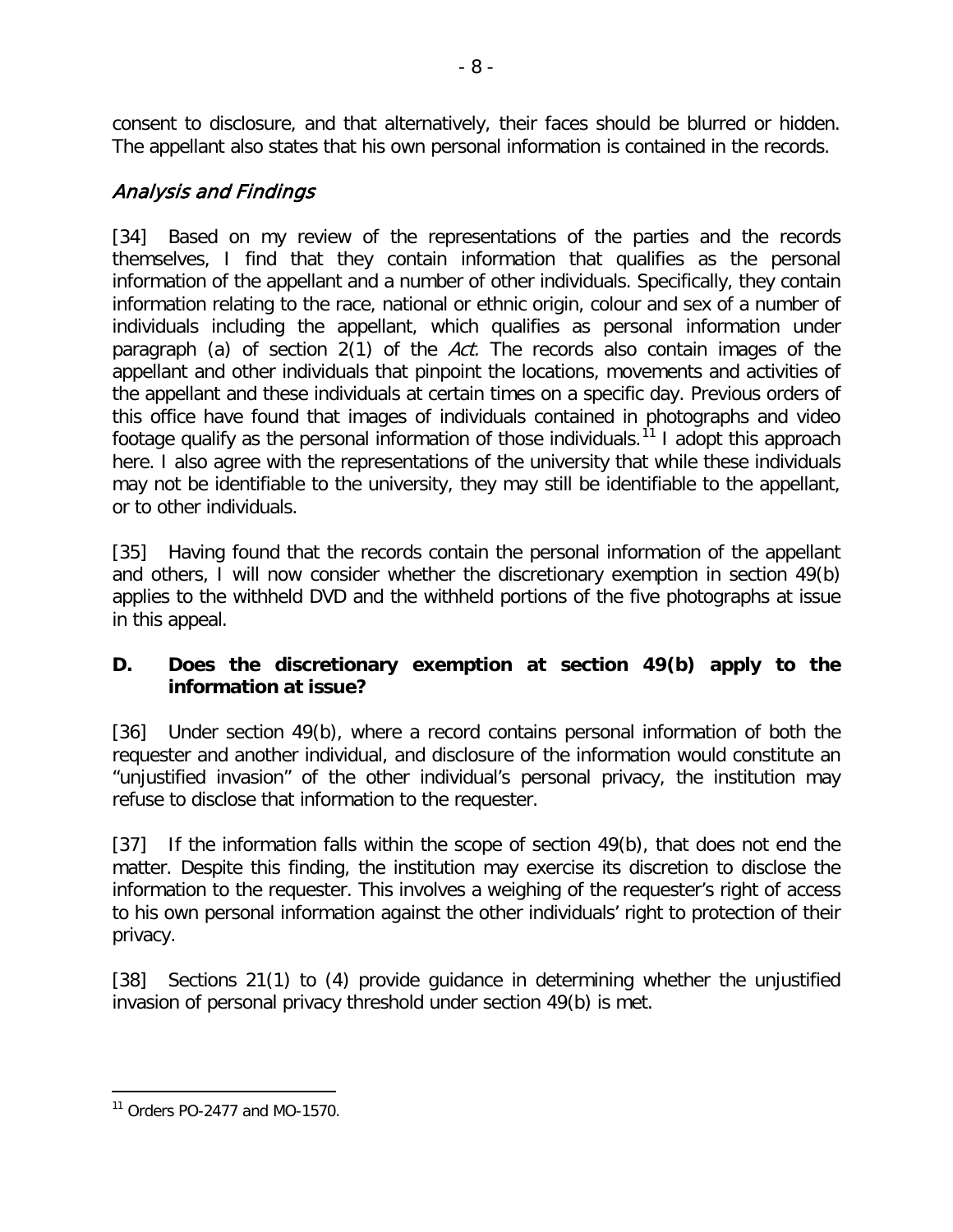[39] If any of paragraphs (a) to (h) of section 21(3) apply, disclosure of the information is presumed to be an unjustified invasion of personal privacy under section 49(b). If a presumption under section 21(3) applies to records which are claimed to be exempt under section 49(b), this office can:

. . .consider the criteria mentioned in s.21(3)(b) in determining, under s.49(b), whether disclosure . . . would constitute an unjustified invasion of [a third party's] personal privacy.<sup>[12](#page-8-0)</sup>

[40] The university claims that the presumptions in sections 21(3)(b) and (d) apply. These sections state:

(3) A disclosure of personal information is presumed to constitute an unjustified invasion of personal privacy where the personal information,

(b) was compiled and is identifiable as part of an investigation into a possible violation of law, except to the extent that disclosure is necessary to prosecute the violation or to continue the investigation;

(d) relates to employment or educational history;

[41] Even if no criminal proceedings were commenced against any individuals, the presumption in section 21(3)(b) may still apply. Section 21(3)(b) only requires that there be an investigation into a possible violation of law<sup>[13](#page-8-1)</sup> and it can apply to a variety of investigations. Section 21(3)(b) does not apply if the records were created after the completion of an investigation into a possible violation of law.<sup>[14](#page-8-2)</sup>

[42] Information which reveals the dates on which former employees are eligible for early retirement, the start and end dates of employment, the number of years of service, the last day worked, the dates upon which the period of notice commenced and terminated, the date of earliest retirement, entitlement to and the number of sick leave and annual leave days used and restrictive covenants in which individuals agree not to engage in certain work for a specified duration has been found to fall within the section  $21(3)(d)$  presumption.<sup>[15](#page-8-3)</sup>

[43] Section 21(2) lists various factors that may be relevant in determining whether the unjustified invasion of personal privacy threshold under section  $49(b)$  is met.<sup>[16](#page-8-4)</sup> The

<span id="page-8-0"></span> $12$  Grant v. Cropley, [2001] O.J. 749 (Div. Ct.).

<span id="page-8-1"></span><sup>13</sup> Orders P-242 and MO-2235.

<span id="page-8-2"></span><sup>14</sup> Orders M-734, M-841, M-1086, PO-1819 and PO-2019.

<span id="page-8-3"></span><sup>15</sup> Orders M-173, P-1348, MO-1332, PO-1885 and PO-2050. See also Orders PO-2598, MO-2174 and MO-2344.

<span id="page-8-4"></span><sup>16</sup> Order P-239.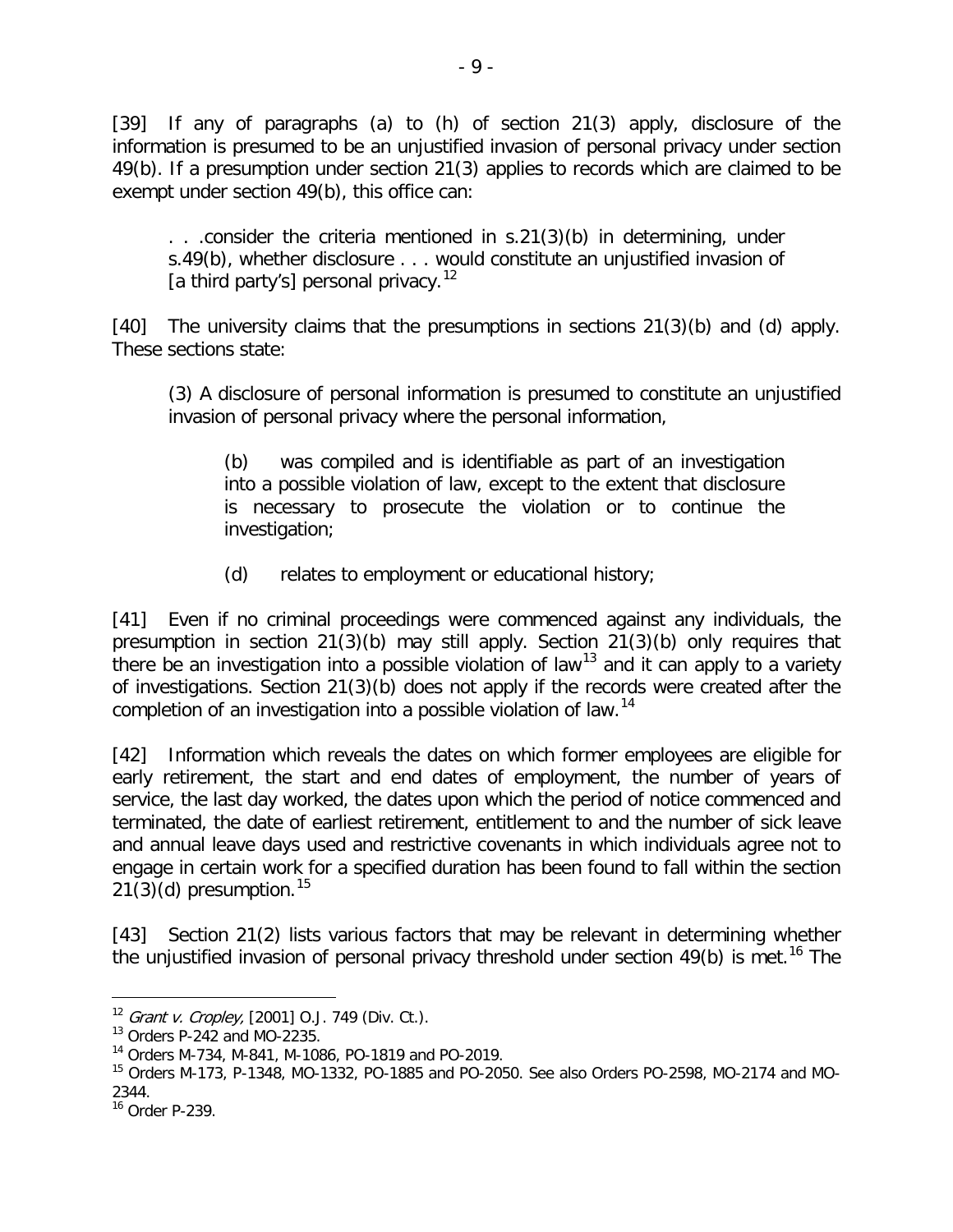list of factors under section 21(2) is not exhaustive, and the institution must also consider any circumstances that are relevant, even if they are not listed under section  $21(2).^{17}$  $21(2).^{17}$  $21(2).^{17}$ 

# Representations

[44] As noted above, the university submits that the records qualify for exemption under section 49(b), because their disclosure would constitute a presumed unjustified invasion of personal privacy under sections 21(3)(b) and (d). The university states that the records were compiled as part of an investigation into a possible violation of law, and that the video footage was prepared for the police. The university also states that the records relate to the employment and/or educational history of the individuals whose image appears in the records.

[45] In his representations, the appellant asserts that none of the presumptions under section 21(3) applies to the records. The appellant argues that section 21(3)(b) does not apply because the records were created after the completion of the investigation into a possible violation of law. The appellant relies on Order PO-1819 to support his assertion. The appellant states that the security report, which he considers false because it found that no violation of law had occurred, was created after the investigation was completed. The appellant also argues that section 21(3)(d) does not apply because there was no instruction or activity at the time of the incident that could qualify as educational history.

[46] The appellant further submits that the factors in sections  $21(2)(b)$ , (d) and (e) apply and weigh in favour of disclosure of the records. The appellant argues that access to the personal information in the record may promote public health and safety as contemplated by section 21(2)(b), since it would provide evidence of wrongdoing by the university security staff that could be used by others who have had similar issues, or by provincial authorities who may want to prosecute the university security staff. In respect of the factor in section 21(2)(d), the appellant states that disclosure is relevant to a fair determination of his rights in a specified legal proceeding. Finally, the appellant asserts that the alleged thief may suffer pecuniary or other harm, as contemplated by the factor in section 21(2)(e), because of the attempted theft.

# Analysis and Findings

[47] I accept the university's representations that the records at issue in this appeal were compiled and are identifiable as part of an investigation into a possible violation of law. The records demonstrate that the appellant reported an alleged theft to the university, and in response, the university investigated the incident. In investigating the alleged theft, the university reviewed the existing video surveillance footage, and

<span id="page-9-0"></span><sup>17</sup> Order P-99.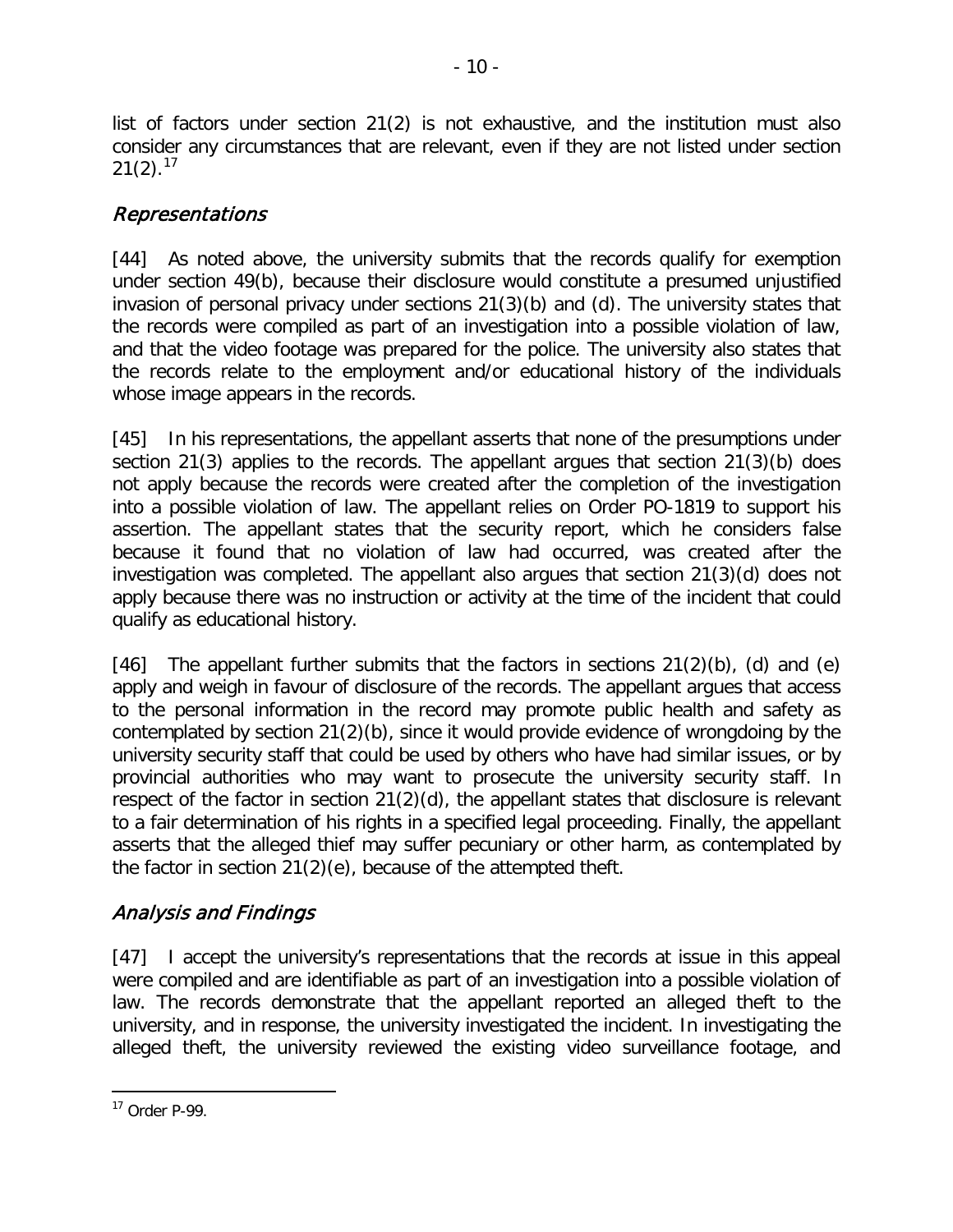retained the portion of the footage that showed the appellant's interaction with the alleged thief. The university also captured images from the video footage recorded from the two cameras in the area, and retained these as part of its investigation. The security report prepared by the university confirms that the video footage on the DVD was prepared for the police. For these reasons, I find that disclosure of the withheld information in the records is presumed to constitute an unjustified invasion of personal privacy as set out in section 21(3)(b), and that this personal information is, accordingly, exempt under section 49(b).

[48] With respect to the possible application of the presumption in section 21(3)(d), I am not satisfied by the representations of the university that disclosure of the withheld information would constitute disclosure of personal information related to educational history. On this issue, I agree with the appellant and find that the section 21(3)(d) presumption does not apply to the records.

[49] I now turn to my consideration of the factors in sections  $21(2)(b)$ , (d) and (e) raised by the appellant, and their potential relevance in determining whether disclosure of the records would constitute an unjustified invasion of personal privacy.

[50] The factor in section 21(2)(b) applies in situations where access to the personal information at issue may promote public health and safety. The appellant raises this factor because he is not satisfied with the actions of the university security staff following his report of an attempted theft. He is also dissatisfied that the police, who were called in by the security staff to review the incident, decided not to investigate the alleged theft further. Despite the appellant's personal concerns about how the incident was investigated, there is no public health and safety concern present in this appeal that would be promoted by disclosure of the withheld information in the records. Accordingly, I find that the factor in section 21(2)(b) is not relevant.

[51] For section  $21(2)(d)$  to apply, the appellant must establish that:

- (1) the right in question is a legal right which is drawn from the concepts of common law or statute law, as opposed to a non-legal right based solely on moral or ethical grounds; and
- (2) the right is related to a proceeding which is either existing or contemplated, not one which has already been completed; and
- (3) the personal information which the appellant is seeking access to has some bearing on or is significant to the determination of the right in question; and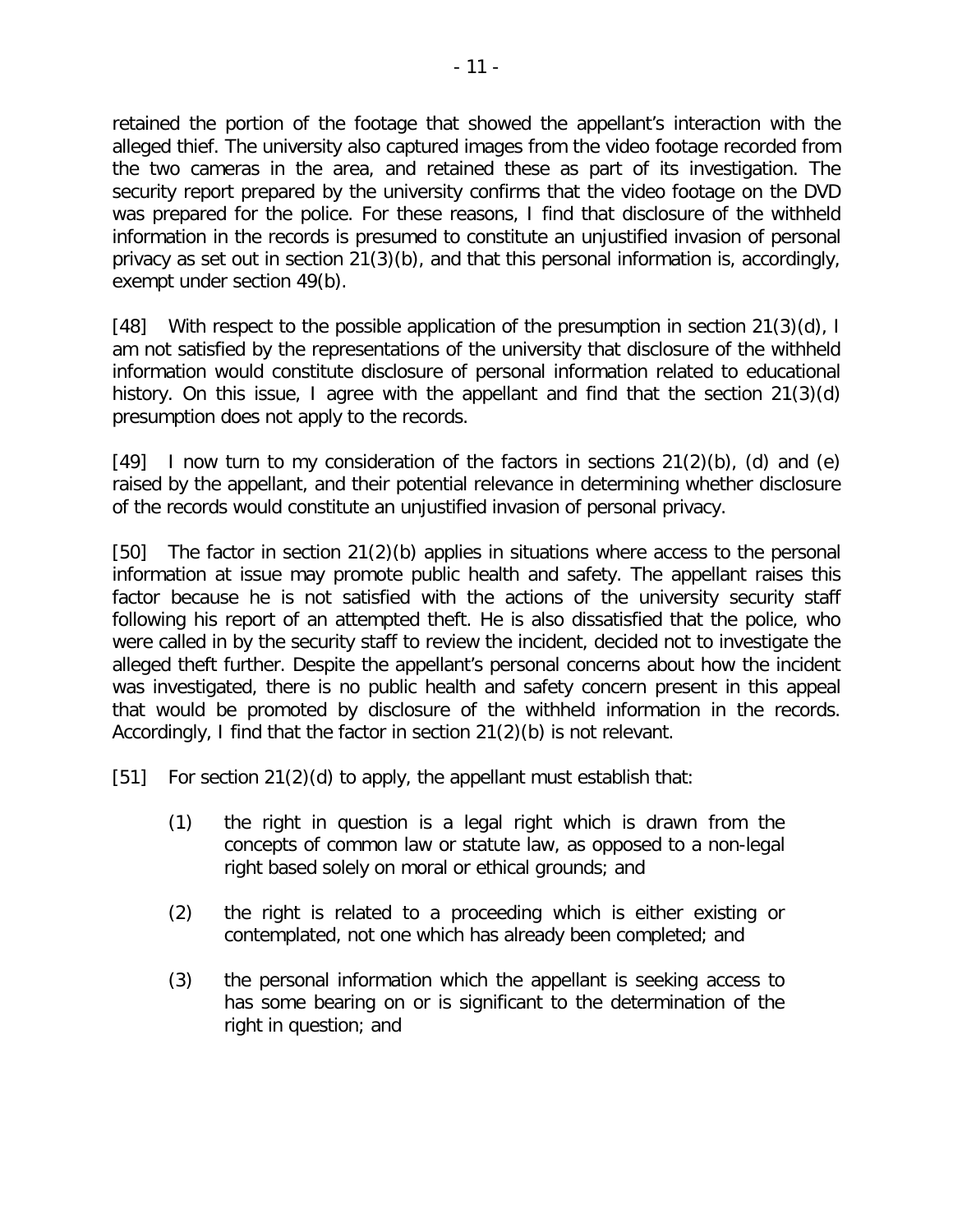(4) the personal information is required in order to prepare for the proceeding or to ensure an impartial hearing<sup>[18](#page-11-0)</sup>

[52] The appellant asserts that he requires the records for a related civil proceeding. While he has provided extensive representations, the appellant has not satisfied any of the four elements required to establish that section 21(2)(d) applies. As such, I find that the factor in section  $21(2)(d)$  is not applicable.

[53] With respect to the factor in section 21(2)(e) raised by the appellant, I note that this factor, if found to apply, weighs in favour of privacy protection and the withholding of the information at issue. I find that this factor does apply.

[54] For the reasons above, I find that the records remaining at issue qualify for exemption under section 49(b), in conjunction with the presumption in section 21(3)(b), and that the only factor applicable, section 21(2)(e), weighs in favour of privacy protection.

### **E. Did the institution exercise its discretion under section 49(b)? If so, should this office uphold the exercise of discretion?**

[55] The section 49(b) exemption is discretionary, and permits an institution to disclose information, despite the fact that it could withhold it. An institution must exercise its discretion. On appeal, the Commissioner may determine whether the institution failed to do so.

[56] In addition, the Commissioner may find that the institution erred in exercising its discretion where, for example,

- it does so in bad faith or for an improper purpose
- it takes into account irrelevant considerations
- it fails to take into account relevant considerations.

[57] In either case this office may send the matter back to the institution for an exercise of discretion based on proper considerations.<sup>[19](#page-11-1)</sup> This office may not, however, substitute its own discretion for that of the institution.<sup>[20](#page-11-2)</sup>

<span id="page-11-0"></span><sup>&</sup>lt;sup>18</sup> Order PO-1764; see also Order P-312, upheld on judicial review in *Ontario (Minister of Government* Services) v. Ontario (Information and Privacy Commissioner) (February 11, 1994), Toronto Doc. 839329 (Ont. Div. Ct.).

<span id="page-11-1"></span> $19$  Order MO-1573.

<span id="page-11-2"></span> $20$  Section 54(2).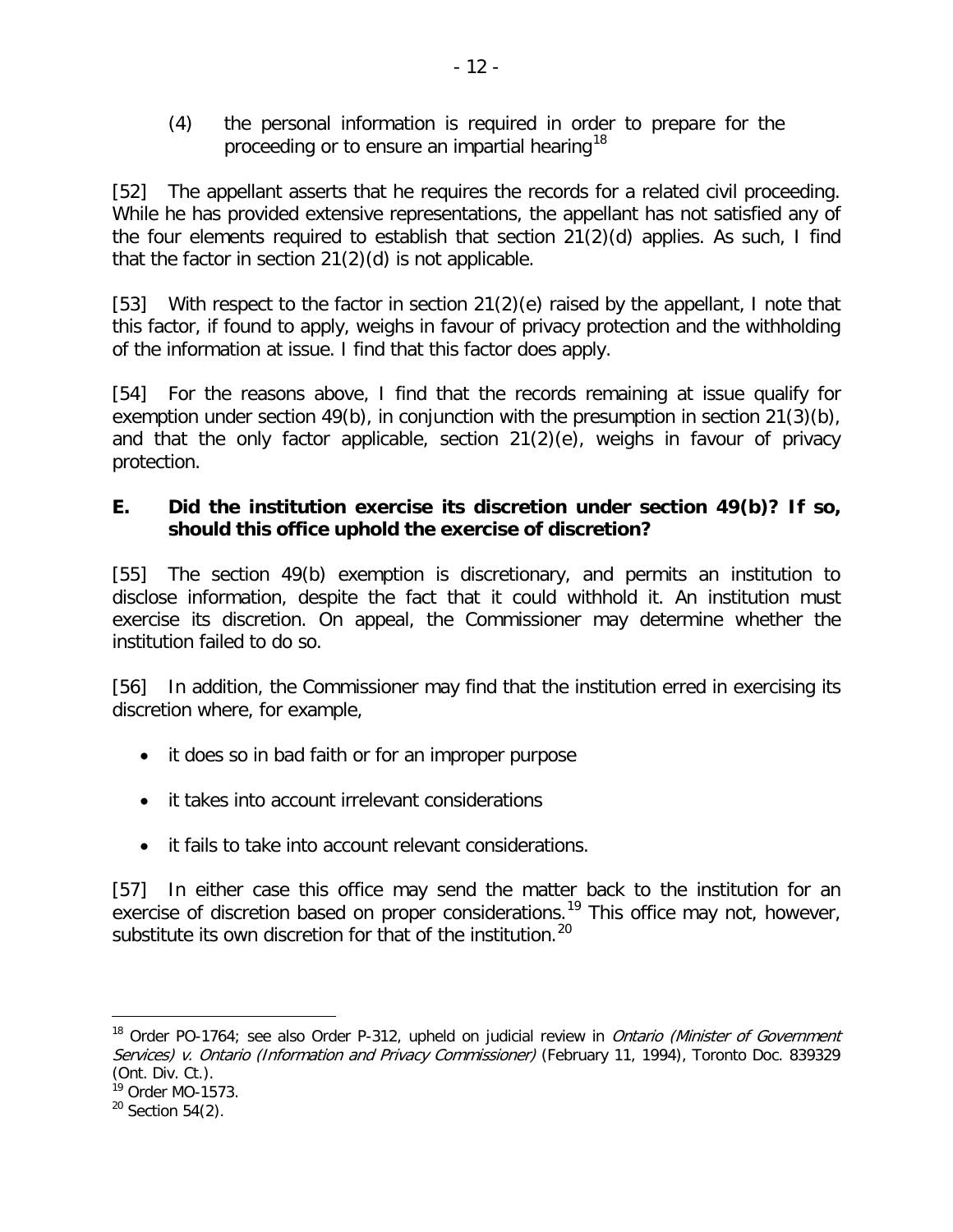[58] Relevant considerations may include those listed below. However, not all those listed will necessarily be relevant, and additional unlisted considerations may be relevant:<sup>[21](#page-12-0)</sup>

- $\bullet$  the purposes of the Act, including the principles that
	- o information should be available to the public
	- o individuals should have a right of access to their own personal information
	- o exemptions from the right of access should be limited and specific
	- o the privacy of individuals should be protected
- the wording of the exemption and the interests it seeks to protect
- whether the requester is seeking his or her own personal information
- whether the requester has a sympathetic or compelling need to receive the information
- whether the requester is an individual or an organization
- the relationship between the requester and any affected persons
- whether disclosure will increase public confidence in the operation of the institution
- the nature of the information and the extent to which it is significant and/or sensitive to the institution, the requester or any affected person
- the age of the information
- the historic practice of the institution with respect to similar information.

### Representations

 $\overline{a}$ 

[59] The university submits that it has properly exercised its discretion under section 49(b). It explains that in exercising its discretion, it considered the purpose of the Act and the fact that the appellant was seeking access to his personal information. The

<span id="page-12-0"></span><sup>21</sup> Orders P-344 and MO-1573.